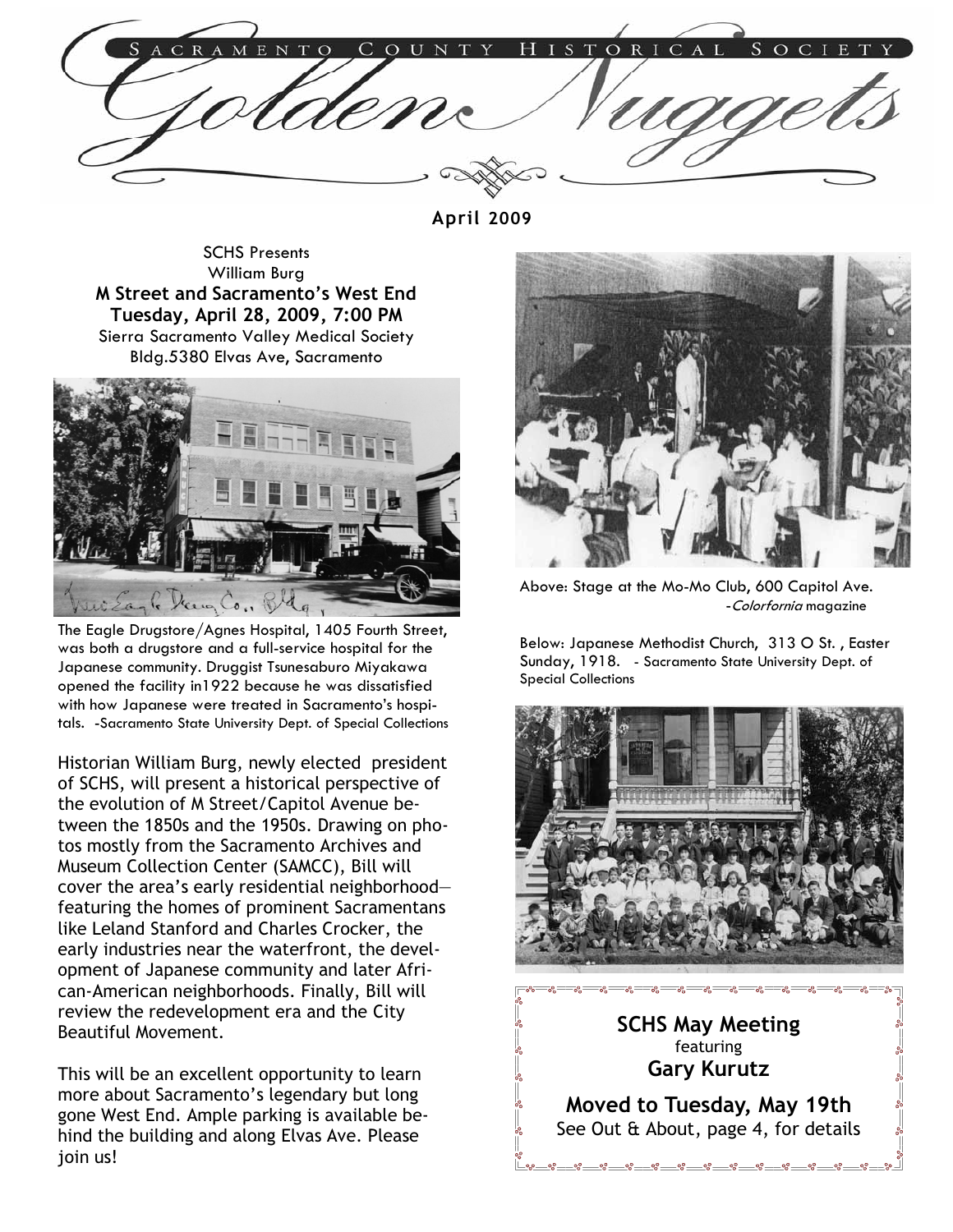## Record Attendance for Awards of Excellence

By Pat Turse

Ninety people, including about a dozen past and present SCHS Board members who helped orchestrate the event, attended the Awards of Excellence dinner festivities last month. What recession? We were not expecting such a huge crowd, but reservations just kept pouring in. Tables were tightly packed, but spirits ran high. It was a very convivial group. Our congratulations to the award recipients, and our thanks to all who contributed to the evening.

A number of visitors came early to tour the Medical Museum, hosted by Dr. Bob LaPerrière. Assorted antipasti and some lovely wines, donated by Mary Helmich and Tom Herzog, preceded the meal. Susan Ballew spent hours ordering, picking up, and preparing the food, with some assistance from Mary Helmich. Thanks to Susan's efforts, dinner for 90 looked almost easy.

The awards presentation was emceed by SCHS President William Burg, who stepped into the job quite nicely in just the second week of his presidency. Hopefully photos of the award presentations will be in next month's newsletter. If not, they will be posted online in the coming weeks. Speaker Jim Dahlberg's presentation on historic crate label art of the Sacramento river Delta was excellent. (See highlights on page 3, shown in color on our web pages.) And his donation of posters as door prizes made four lucky people very happy.

Every good party benefits from the right setting, and the event décor especially deserves mention. Assembled by Mary Helmich from an assortment of objects she has collected over the years, the centerpieces reflected the agricultural theme. OK, they were chickens, to be precise. These weren't your fuzzy little Easter peeps either. They were large, colorful ceramic critters, some glazed in lifelike hues, sitting on red and white checkered mats and lit by flickering red votives. It was quite chic or should that be chick? Thanks to Shasta Linens, who donated the white and red table linens.

It was a very enjoyable evening, as we have come to expect annually. See you next year?

Book Tour Coming to California Museum Margit Liesche Blends History and Fiction By Kelly Bitz & Pat Turse



Left: Jacket from Margit Liesche's first novel. Liesche will speak on her latest novel, Hollywood Buzz, this month.

Northern California writer Margit Liesche has developed an intriguing new series of adventure/ mystery novels that blend World War II history

with fiction. Her young female heroine, Pucci Lewis, is a Women Airforce Service Pilot or WASP. Liesche's recently released second novel, Hollywood Buzz, is a "wide-eyed adventure packed with tidbits about aeronautics, vintage Hollywood and the war, honoring the underappreciated women who made such a difference," according to Kirkus reviews. On first look, these novels seem to leap beyond the bright, but definitely secondary, female driver character in the PBS Foyle's War series, opening a door to what one expects might be a wealth of women's World War II era history and historical novels. See and hear for yourself: Liesche will talk, show historical film clips, and sign books on April 30 at the California Museum. Details on page 4.

> Newsletter Editor/Helper Wanted For Golden Nuggets

Starting in September Some Training Possible news@sachistoricalsociety.org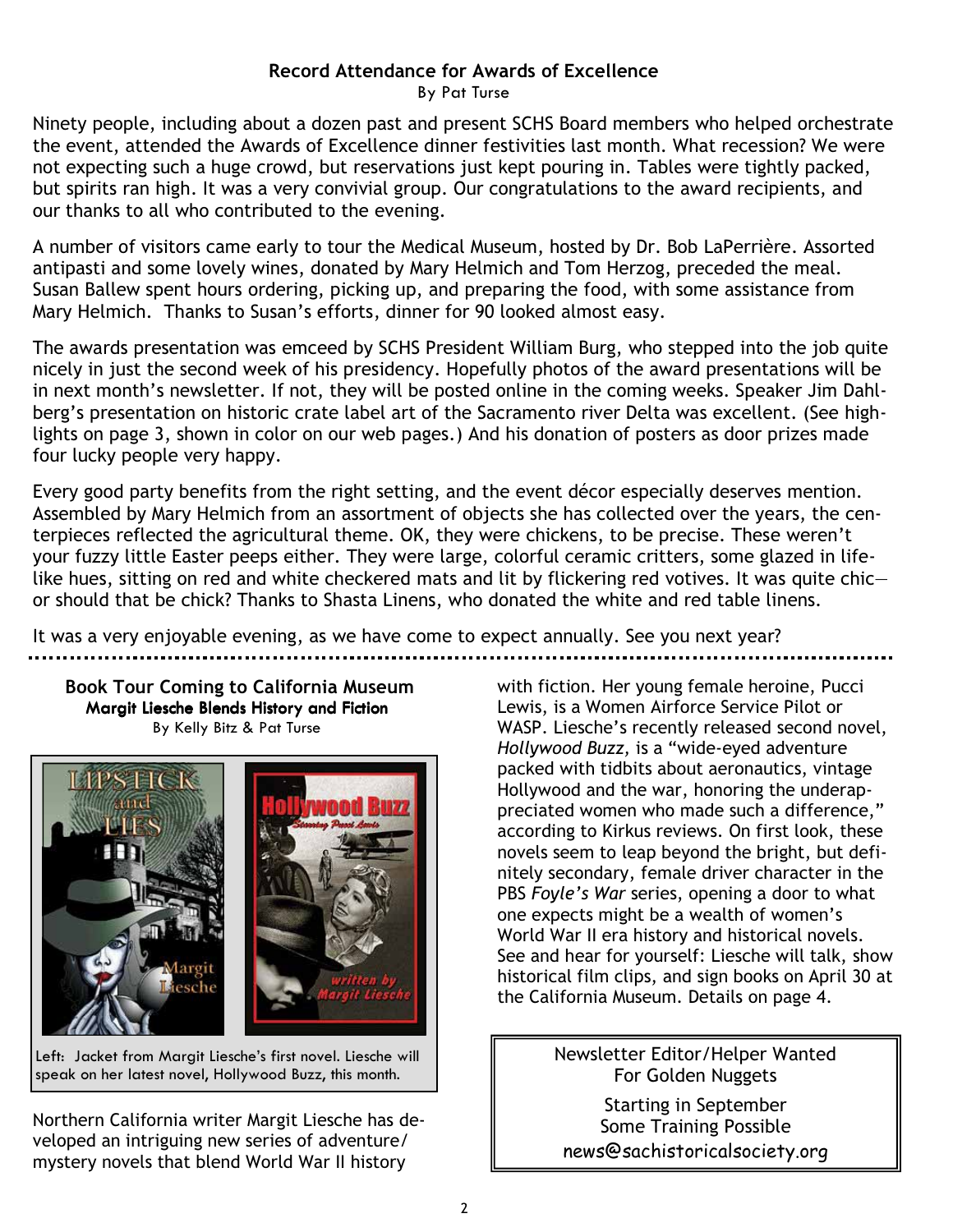## A Selection of Jim Dahlberg's Full Color Fruit Labels Color versions at www.sachistoricalsociety.org under Newsletter link



For those of you who missed the Awards of Excellence, and those who want another look at the true colors of these gorgeous labels, here's a little reprise of some of the more colorful ones. You'll have to go to the SCHS web pages to see the color, but then you can see what all the newsletters look like in color. The BIG GAME label (bottom left) stems from orchard owner Dennis Leary's fascination with the annual Stanford-Cal game excitement. Note that the football uniform looks like Stanford's cardinal and gold. The RIVER MAID label (lower right) is from 1933 and the Darsie and Gamble ranch, on Andrus Island, about four miles north of Isleton. It is the earliest of three similar River Maid versions in Jim Dahlberg's extensive collection, each one from different farms but with very similar "maids."